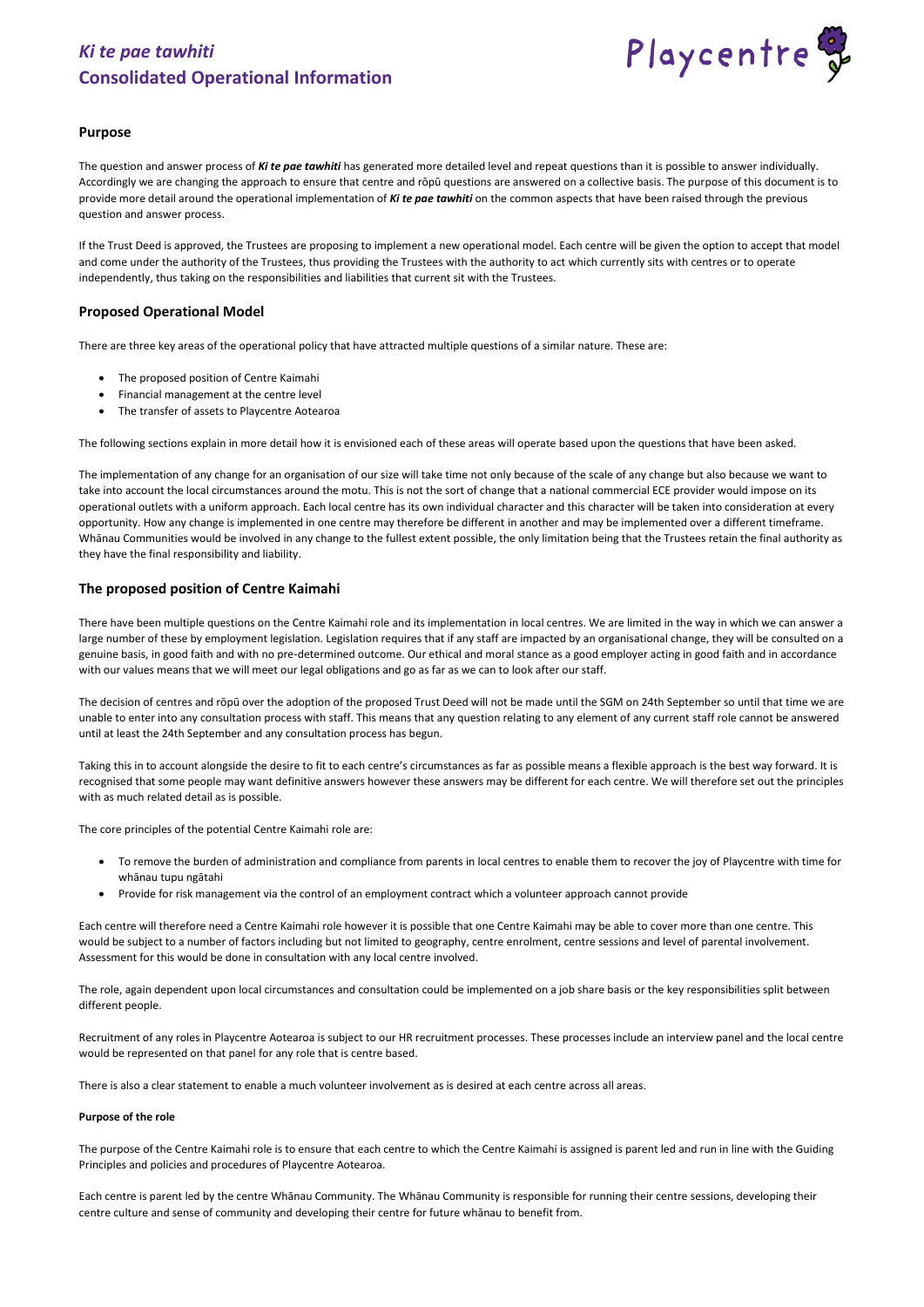

The role of the Centre Kaimahi is to provide whatever support may be necessary to ensure that the Whānau Community discharges that responsibility in such a way as to realise the full benefits of being in Playcentre for their tamariki and parents and that all necessary compliance requirements are met in the process.

The role is designed to relieve the compliance and administrative burden for parent led centres to the extent necessary to enable parents to focus on the Guiding Principles and the full benefits of being in Playcentre.

Playcentres around Aotearoa New Zealand operate differently depending upon a number of factors including but not limited to their local community, their Whānau Community members, the level of volunteering, the size of their role and their centre facilities. The tasks for the Centre Kaimahi may therefore vary between centres as required by the Whānau Community to meet the overall purpose and key responsibilities of the role in each centre.

#### **Key responsibilities**

The key responsibilities for the role would be subject to any consultation as noted above and could include:

- Provide support to the Whānau Community in the running of the local centre by:
	- $\circ$  Supporting the administrative side of running meetings (e.g. minutes and agenda preparation) as required by the Whānau Community
	- o Providing expertise in consensus decision-making to support the parents who facilitate Whānau Community meetings
	- o Providing other support as required by the Whānau Community
	- o Encouraging maximum involvement of volunteers in all aspects of the life of the centre
- Provide the support necessary for the centre's financial management
- Ensure that all compliance requirements for the centre are met and reported to Playcentre Aotearoa
- Identify and progress opportunities for growth in the centre's enrolment, revenue and wider community engagement
- If necessary, ensure that funding requirements are met by holding the necessary qualifications

#### **Interaction with other centre based roles**

It is not possible to answer any questions relating to existing roles due to the employment legislation noted above. It is clear that we do not want to lose any of our great staff and any consultation process that may result from the decision of the SGM on 24th September will take feedback from existing staff into account with no pre-determined outcome.

It is possible to say however that any new operational model would have a transitional period which may allow for any change to be introduced incrementally.

## **Financial management at the centre level**

The objectives of the new financial management methodology are:

- To remove administration burden from parents
- To meet best practice requirements of financial management commensurate with a national organisation of our size and profile
- Manage risk and meet all compliance and regulatory requirements
- Enable equitable distribution of Playcentre Aotearoa funds to ensure that there are centres across the motu
- Recognise the hard mahi, commitment and engagement of volunteers at different levels in different centres and account for their local fundraising
- Recognise that Playcentre Aotearoa is responsible for all revenue, expenditure, assets and liabilities which includes building maintenance/upgrades, licensing requirements and operational costs
- Support the achievement of the charitable purposes of Playcentre Aotearoa

#### **Budget Process**

A key component of the system is the budget process.

Each year, the Centre Kaimahi will run the budget process with the National Finance Team. The key elements of the process are intended to be as follows:

- The known operational costs will automatically be included in the budget template provided by the National Finance Team  $\circ$  This will take into account centres operating at different levels of sessions and enrolments
- 
- The Centre Whānau Community, with support from their Centre Kaimahi will decide, via their annual/strategic plan, what else they would like or need to spend money on
- This is then added into the budget template by the Centre Kaimahi and submitted to the National Finance Team
- This budget is then moderated through the national budget process, consolidated into the national budget approved by the Board and reported back to the centre
- The outcome will be one of:
	- o Budget approved as submitted
	- o Operational costs covered but not all additional items covered
		- In the event of this outcome, a rationale will be provided with an appeal process made available. Centres can then fundraise on a tagged basis for any additional items

This approach to budgeting is a well proven and widely adopted approach that will be familiar to many who have experience in financial management.

There will also be capital budgets built into the process.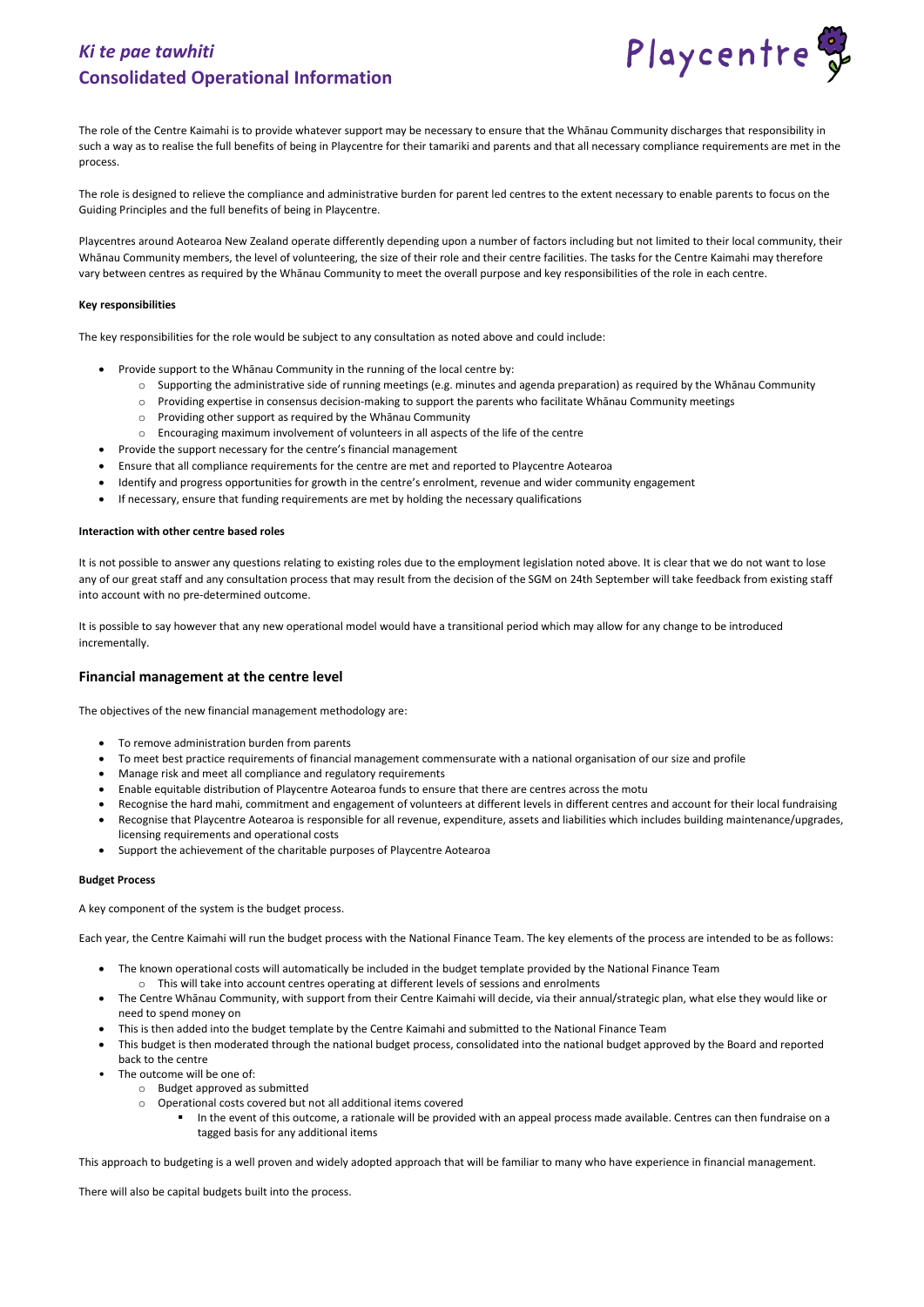

#### **Fundraising**

All centres are actively encouraged to be involved in local fundraising. This is an important part of the centre profile in the local community. There will be a national resource available to help with grant applications. The Centre Kaimahi could support the Centre Whānau Community with their fundraising plan and implementation.

All funds raised via local fundraising will be tagged for the local centre for the purpose of that fundraising. Centres will be provided with reports on their tagged fundraising.

#### **Tagged funds**

Funds raised will be tagged to each centre and for the purpose for which the funds are raised. Centres will be able to see those funds through reporting. Revenue raised that is required to be related to an individual centre will be allocated to that centre. The WINZ childcare subsidy is one example of this.

#### **Purchasing**

Centres have various purchasing needs and there are currently multiple ways in which this is done. Under the new model, provided those ways meet minimum compliance standards, they can continue. By sharing best practice these ways can be improved over time to become more effective and efficient.

With a clear budget identified, centres can then operate within those budgets to purchase the items they need. This can be done in the multiple ways mentioned above dependent upon centre preferences. These could include local accounts with suppliers, reimbursement of expenses, centre debit card or even petty cash. By combining our buying power, it is intended that we will be able to establish national arrangements that will provide simplicity in purchasing and reduction in costs. The intent is to provide clear, simple to use systems and processes to make life as easy as possible for parents and the running of the centre.

Naturally there will need to be effective controls in place to manage the risk of fraud. Well run centres will already have these in effect and be used to their operation.

#### **Fees/Donations**

Currently centres determine their own fees or donations. This process will be rolled into the budget process as noted above and form part of the centre income. There is no current intention or plan to establish a national fee or donation structure. If at some point in the future it is thought that having such a structure has merit, there would be a consultation process to ensure that any such approach is worked through effectively.

#### **Equitable distribution of Playcentre Aotearoa funds**

Commonly referred to as Playcentre Aotearoa Equity Funding, the principle here is that instead of individual centres standing or falling on their own, we share our resources and move them around to ensure that we have viable centres across the motu. This means that instead of each centre trying to build up an individual reserve tucked away for a rainy day that we pool those resources and make use of them. It is designed to relieve the worry even for the most affluent of centres about a sudden reduction in role or an expected major expense.

The principle is well represented by this whakataukī:

*Nā tō rourou, nā taku rourou ka ora ai te iwi.*

#### *With your food basket and my food basket the people will thrive.*

More is explained in the transfer of assets below however the principle underpins the budget process, where excess funds from one centre can flow to another in one year, onto another in the next year and then if required back to the original one in another year. It moves us away from the siloed thinking of the past to the one national organisation thinking of the future.

The basis of equitable distributiuon also applies to capital budgets, meaning that instead of a centre taking multiple years to try and raise enough funds for a capital project, the pooled funds of the organisation can make that happen far more quickly, resulting in centres that look and feel a lot better than they do with better equipment, which attracts more whānau and hence more revenue. An example of this is the Trustees' recent announcement of the \$6m property project. Playcentre buildings across the motu have been deteriorating for many years due to a lack of maintenance and funding within the individual centres and now with the added complication of ventilation and heating regulations. Alone, centres have shown they are not sustainable but with the equitable distribution approach, the organisation can thrive.

### **The transfer of assets to Playcentre Aotearoa**

The current basis of 400 different bank accounts with small pots of money managed by rotating role holders with varying levels of skill and expertise creates problems well known to the majority of centres and the audit report assessment that there is a high risk of fraud in local centres. Further changes in financial reporting and AML/CFT requirements have and will continue to compound this. At the same time, the Trustees have fiduciary responsibilities that cannot be discharged with the current model.

If there is a Yes vote in Vote 1 and the Trust Deed is accepted, the Trustees propose to complete the amalgamation by amalgamating the cash funds of all those centres who choose to come under the authority of the Trustees.

This transfer will involve the movements of funds and the closing of local centre accounts. There will be a plan developed with each centre to ensure that funds are identified correctly along with any immediate plans for those funds. Immediate plans would be expected expenditure within 12 months and those funds would then be held for those centres for that period, the excess being transferred into pooled funds.